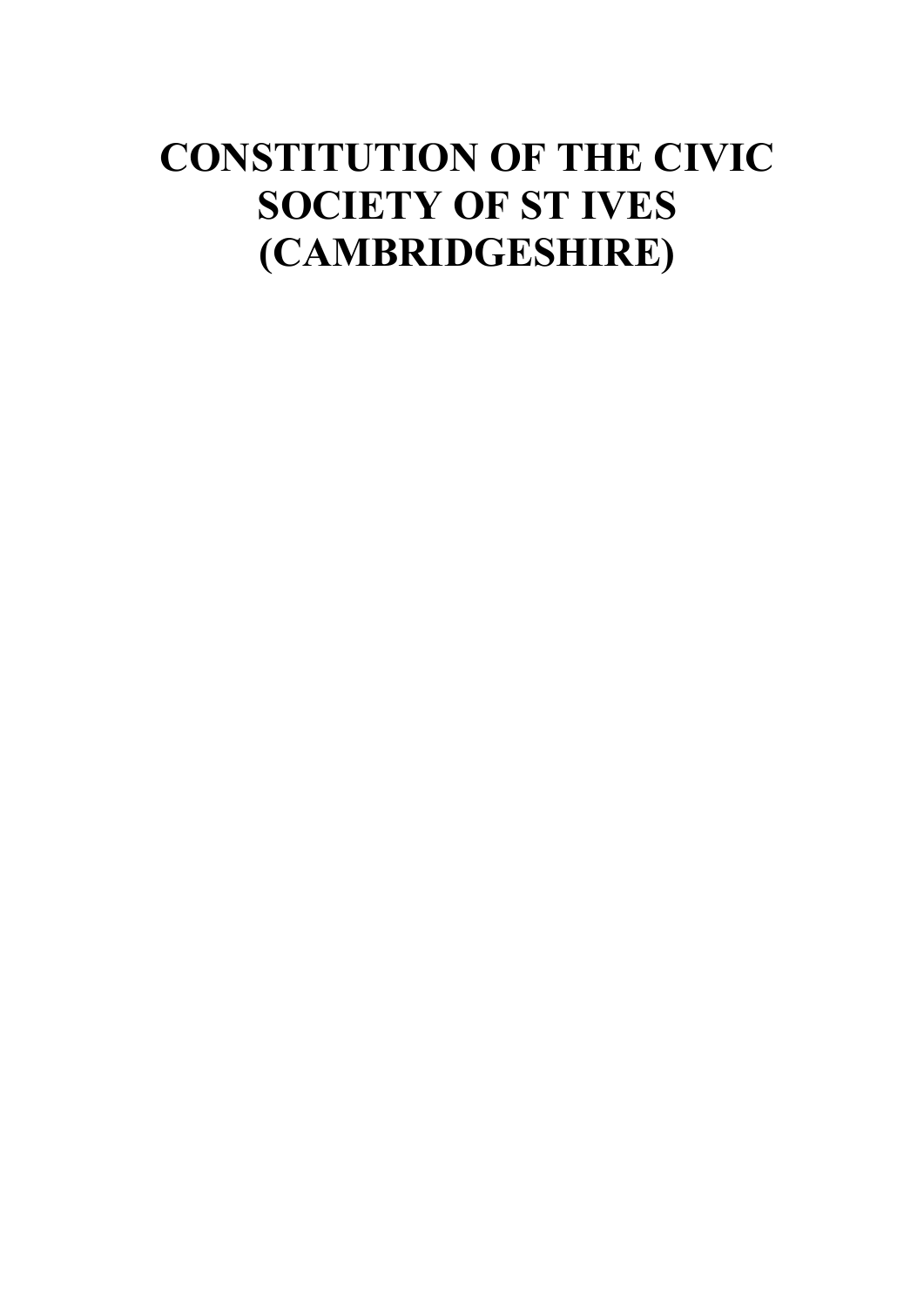## **Constitution of the Civic Society of St Ives (Cambridgeshire)**

#### **1. NAME**

The name of the Society is the Civic Society of St Ives (Cambridgeshire)

# **2. Objects**

The Society is at the date of its incorporation a member of the Civic Trust and is established for the public benefit which is the area comprising the Town of St Ives and surrounding villages within the boundaries of the former Rural Council:

2.1. To encourage and promote high standards of planning and architecture in or affecting the area of benefit

2.2. To advance the education of the public in the geography, history and architecture of the area so that conservation and protection may be upheld

2.3. To promote for the benefit of the public those aspects of conservation and protection which need publicity and attention

2.4. To encourage and promote the maintenance and improvement of public amenities 2.5. To promote the preservation of buildings or sites of historic or architectural importance

#### **3. Powers**

The Executive Committee must manage the business of the Society and has the following powers to further the objects (but not for any other purpose):

3.1. To promote events and activities of a charitable nature for the achievements of the objects including to promote civic pride in the area of benefit

3.2.To act as a co-ordinating body and to co-operate with local authorities, planning committees and all other statutory authorities, voluntary organisations, charities and persons having objects similar to those of the Society and to consult and exchange information and advice with them

3.3.To hold meetings, lectures and exhibitions

3.4.To raise funds (but not by means of taxable trading)

3.5.To support any charitable trusts, associations or institutions formed for the any of the charitable purposes included in the objects

3.6.To set aside income as a reserve against future expenditure but only in accordance with a written policy about the use of reserves to further the objects of the Society

3.7. To obtain and pay for such goods and services as are necessary for carrying out the work of the Society

3.8. To insure the property of the Society against any foreseeable risk and take out insurance policies to protect the Society when required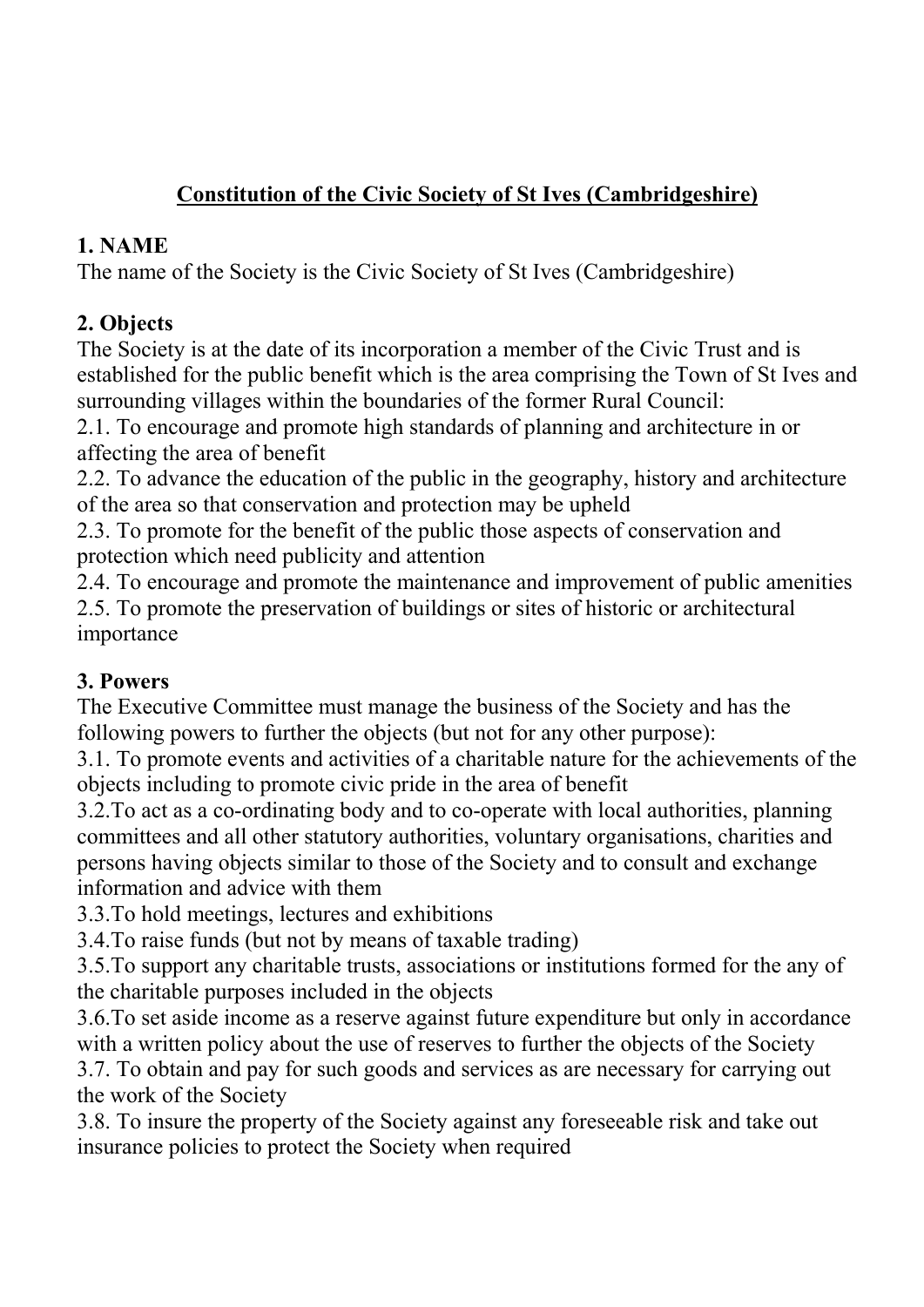3.9. To pay for the Indemnity Insurance for Executive Committee members should it be needed

3.10. To enter into contracts to provide services to or on behalf of other bodies

3.11. To engage in campaigning in furtherance of the Society's purposes (but only in accordance with the guidelines published from time to time by the Charity Commission)

3.12. To pay the costs of forming the Society

3.13. To do all such other lawful things as are necessary for the achievement of the **Objects** 

#### **4. Membership**

4.1. Membership is open to any individual or organisation interested in promoting the **Objects** 

4.2. The Executive Committee may establish different classes of membership,

prescribe their respective privileges and duties and set the amounts of any subscription 4.3. The Executive Committee must keep a register of members

4.4. Membership is terminated if:

a) the member dies or a corporate member ceases to exist

b) the member resigns by written notice to the Society unless, after the resignation, there would be less than 2 members

c) The Executive Committee resolves to terminate the membership on the ground that, in their reasonable opinion, the member's continued membership would be harmful to the Society. The Executive Committee may only pass such a resolution after notifying the member in writing and considering the matter in the light of any written presentations which the member puts forward within 14 days after receiving the notice

4.5. A member whose subscription is three months in arrears ceases to be a member but may be reinstated on full payment of the amount due.

4.6. Membership of the Society is not transferable

#### **5. General Meetings**

5.1. Members are entitled to attend general meetings of the Society either in person (or in the case of a corporate member an authorised person). General Meetings are called on at least 10 clear days written notice to the members specifying the business to be transacted

5.2. There is a quorum at a general meeting if the number of members personally present is at least 30

5.3. If the elected Chairman is unable or unwilling to chair the meeting then some other member elected by those present may take the chair

5.4. Except where otherwise provided by this Constitution, every issue at a general meeting is determined by a simple majority of votes cast by the members present.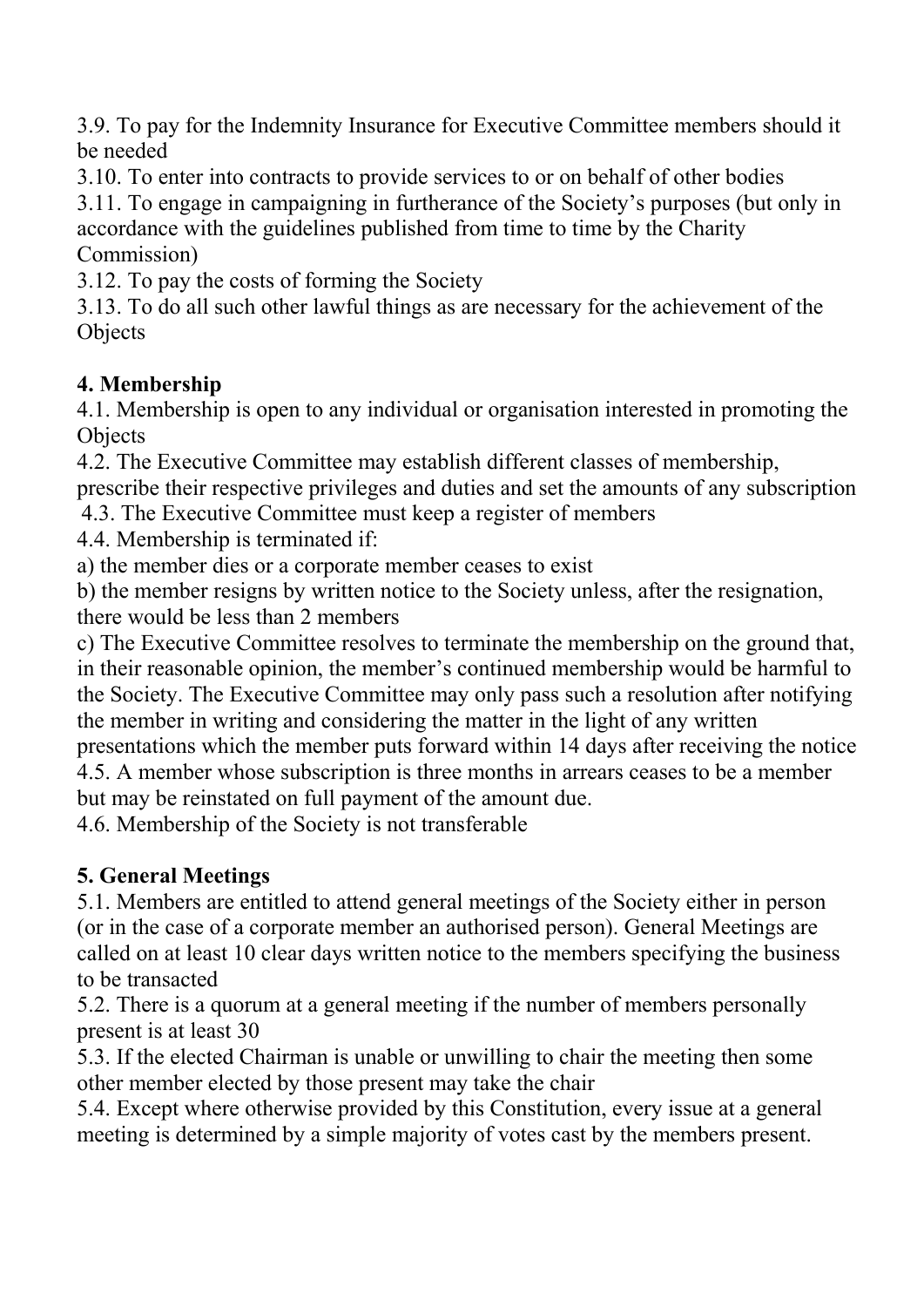5.5. Except for the Chairman of the meeting, who has a casting vote, every member present is entitled to one vote on every issue subject to his/her subscription not being in arrears

5.6. An Annual General Meeting (AGM) must be held in every year

5.7. At an AGM the members

a) receive the accounts of the Society for the previous year

b) receive the report of the Executive Committee on the Society's activities since the previous AGM

c) appoint an auditor or independent examiner for the Society where required

d) accept the retirement of the elected Executive Committee members and Officers who are retired or wish to retire from the Executive Committee

e) elect or re-elect Elected Executive Committee members to fill the vacancies arising

f) elect from among the members officers to fill any other vacancies arising

g) may confer on any individual (with his or her consent) the honorary title of President or Vice President of the Society

h) discuss and determine any issues of policy or deal with any other business put before them by the Executive Committee

5.8. Any general meeting which is not an AGM is an EGM

5.9. An EGM may be called at any time by the Executive Committee and must be called within 14 clear days after a written request to the Executive Committee from at least 15 members whose subscriptions are fully paid up

#### **6. Officers**

6.1. The Society shall have the following officers

- a) Chairman
- b) Vice Chairman ( Only if required )
- c) Secretary
- d) Treasurer

## **7. Honorary Members**

7.1. The Society may appoint the following Honorary Members in accordance with Para  $5.7(g)$ 

a) President

b) Vice Presidents

7.2. The members will determine the period of office of Honorary Members

7.3. Honorary Members shall be entitled to attend meetings of the Executive Committee but shall not be entitled to vote

7.4 Honorary positions of Vice President may be awarded to those that have been, or are, significant benefactors of the Civic Society of St Ives. The names and contribution of potential honorary vice [presidents will be discussed by the committee, and the Honorary President invited to comment. If all are agreed, then the names and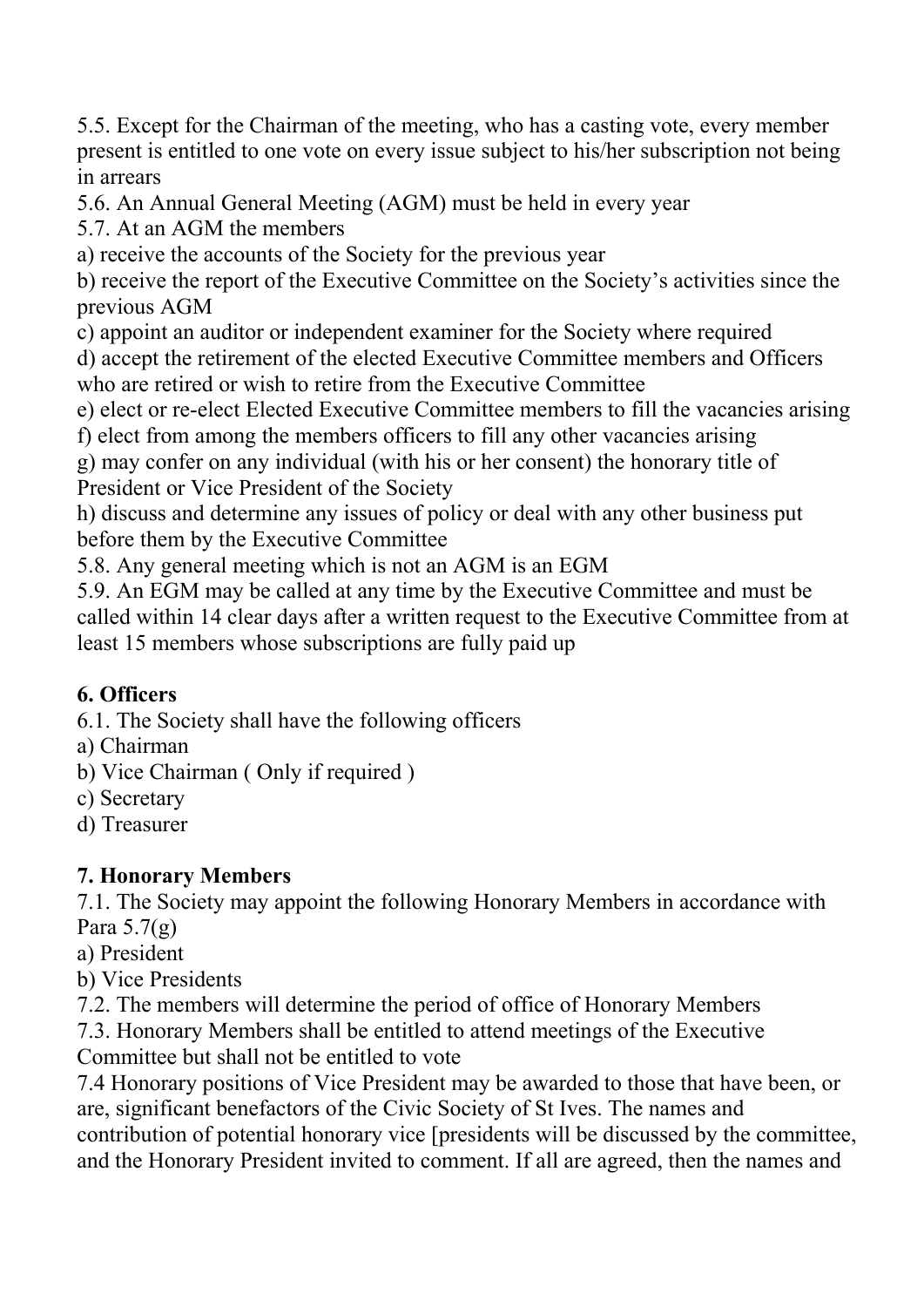their contributions will be presented to the next AGM for a vote by members present. Normally, the duration of the Honorary post will be for life, but the occupants may exercise their right to retire or stand down

#### **8. The Executive Committee**

8.1 The Society and its property shall be managed and administered by an Executive Committe comprising the Officers, elected Executive Committee members and Coopted Executive Committee members elected in accordance with this constitution. The Officers, Elected Executive Committee Members and Co-opted Executive Committee Members shall be the Charity Trustees of the Society and in this Constitution are together called the Executive Committee

8.2. The Executive Committee when complete consists of at least 5 and not more than 12 individuals, all of whom must be members.

8.3. The Executive Committee consist of:

a) The officers who shall be appointed by members at an AGM to hold office from the end of the AGM until the next AGM and shall be eligible for re-election at the AGM b) Co-opted members

8.4.A quorum of the Executive Committee is to be 5

8.5. Nominations for election of officers and Elected Executive Committee Members shall be made in writing at least 14 days before the AGM. A nomination must be supported by a seconder and prior consent of the nominee to his or her nomination must be obtained

8.6. Nominees for election as Officer or elected Executive Committee members must declare at an AGM at which their election is considered any financial, professional or other interest which may conflict with the interests of the Society

8.7. At each AGM the election of Officers must be completed and the results made known before the appointment of the elected Executive Committee Members

8.8. The Executive Committee shall have the power to elect Executive Committee members to fill vacancies arising until the next AGM

8.9. An Executive Committee Member who remains qualified may be re-appointed 8.10. Every Executive Committee member after appointment or re-appointment must sign a declaration of willingness to act as a Charity Trustee of the Society before he or she may vote at a meeting of the Executive Committee

8.11. The term of office of an Executive Committee member automatically terminates if he or she:

a) is disqualified under the Charities Act from acting as a Charity Trustee

b) is incapable, whether mentally or physically, of managing his or her own affairs

c) is absent from 4 consecutive meetings of the Executive Committee and is asked by

a majority of the other Executive Committee members to resign

d) ceases to be a member of the Society through absence or formal resignation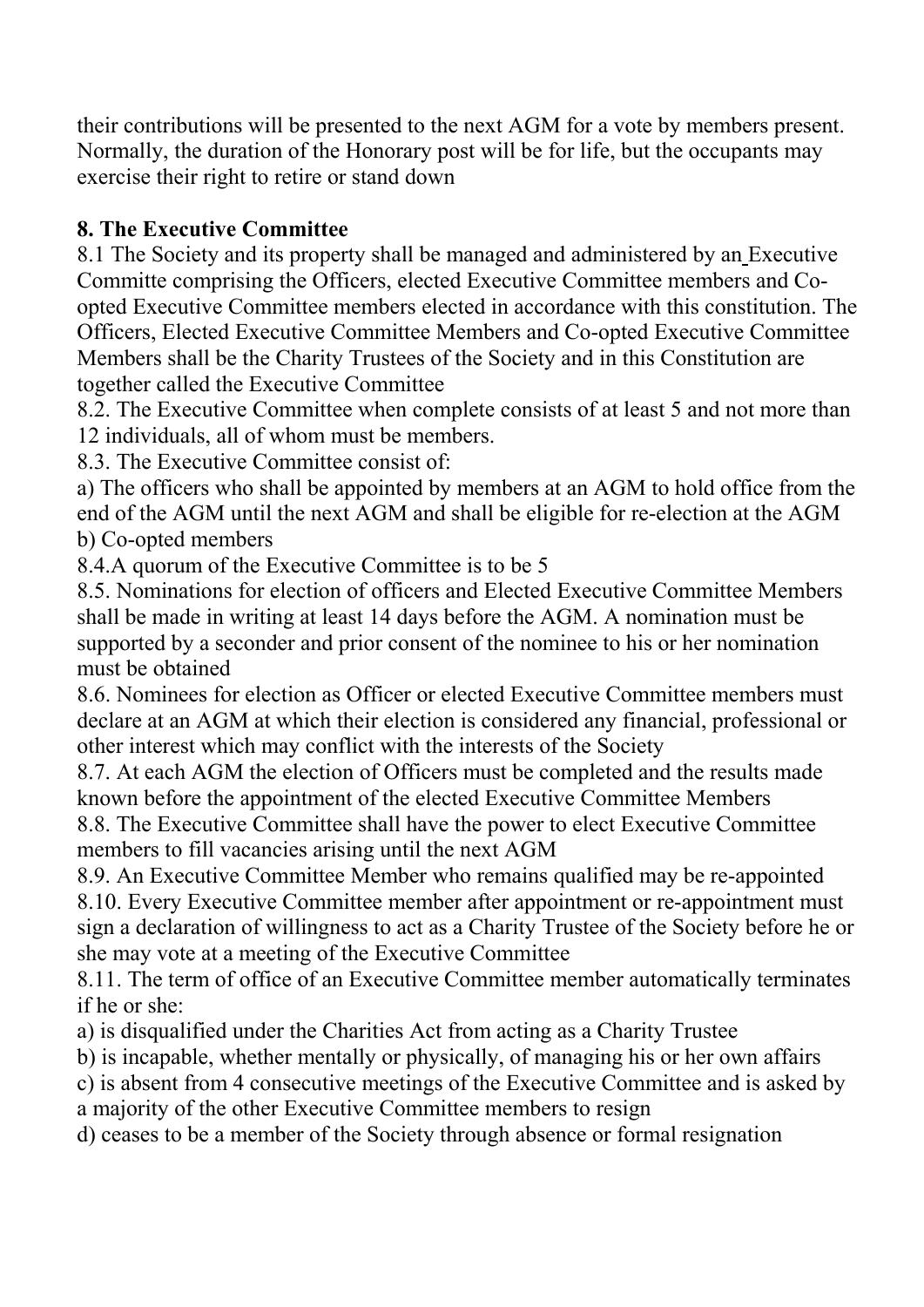e) is removed by a resolution passed by all members of the Executive Committee after they have received and considered the views of the affected member

#### **9. Proceedings of Executive Committee**

9.1. The Executive Committee must hold at least 6 meetings each year

9.2. A meeting of the Executive Committee may be called by the Honorary Secretary giving 7 days notice

9.3.every issue may be determined by a simple majority

9.4. Except the Chairman of the meeting, who has a casting vote, and subject to clause 9.5 every Executive Committee member has one vote on each issue 9.5. Co-opted Executive Committee members who have a specialist interest in the item and the President and Vice President may attend Executive Meetings but may not vote. Other co-opted nonspecialist members may vote.

#### **10. Delegation of sub-committees**

10.1. The Executive Committee may delegate any of their powers or functions to a sub-committee which shall include a chairman and secretary appointed by the Executive Committee

10.1. The terms of delegation must be minuted:

- a) financial limits to spend
- b) scope of activity

c) timescales

## **11. Powers of Executive Committee**

The Executive Committee has the following powers in the administration of the Society:

11.1. To make standing orders consistent with the constitution to govern proceedings at general meetings

11.2. To make rules consistent with this constitution to govern their proceedings and proceedings of sub-committees

11.3. to make regulations consistent with this constitution to govern the administration of the Society (including operation of bank accounts and the commitment of funds) 11.4. to resolve, or establish, procedures to assist the resolution of disputes within the

Society

#### **12. Benefits to Members and Executive Committee**

12.1. The property and funds of the Society must only be used for promoting the Objects and do not belong to the members or the Executive Committee

12.2. No Executive Committee member may receive any payment of money or other material benefit (whether direct or indirect) from the Society except:

a) the indemnity insurance or contractual payments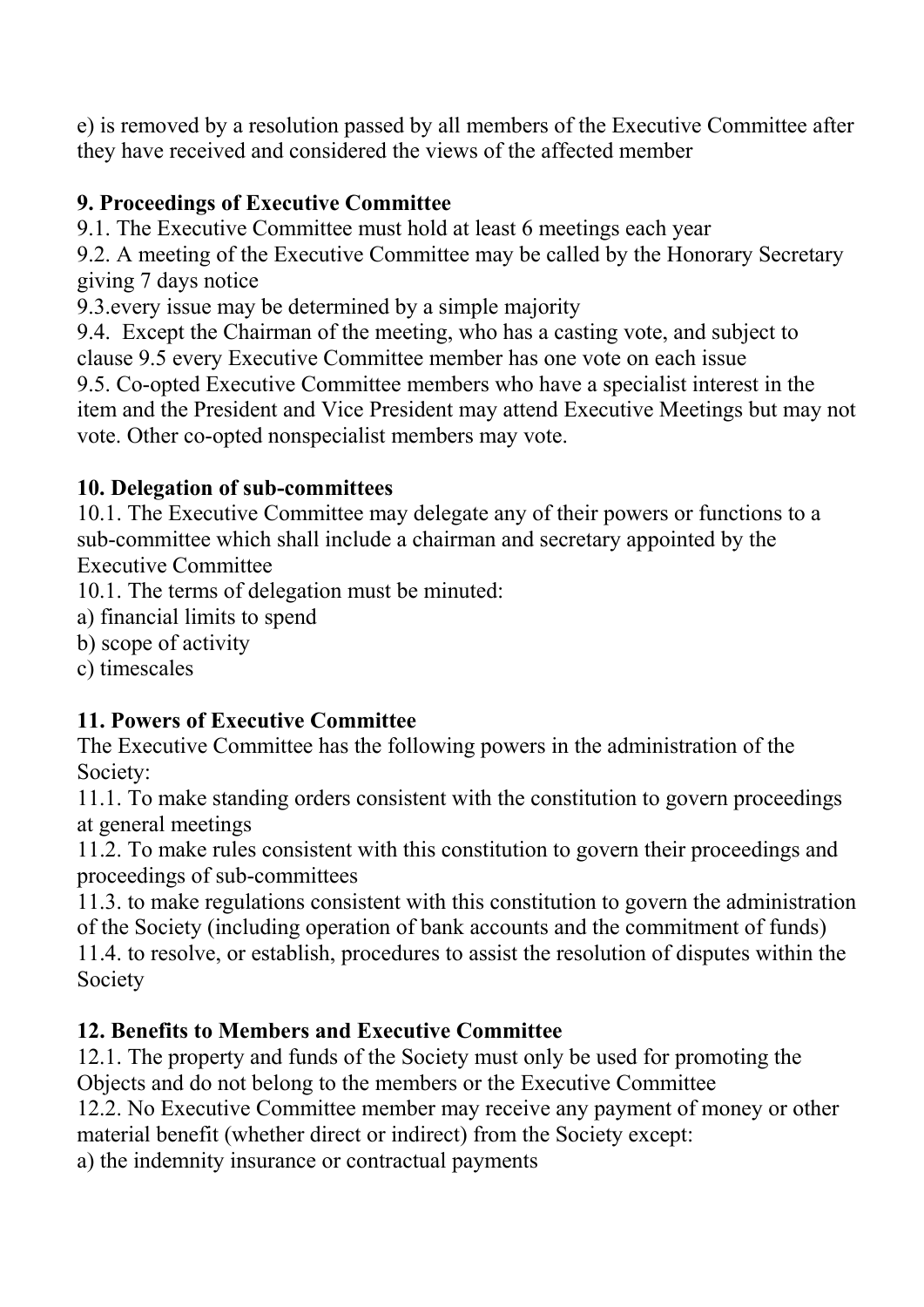b) reimbursement of reasonable out of pocket expenses (including hotel and travel costs) actually incurred in the administration of the Society

c) in exceptional cases, other payments or material benefits (but only with the prior written approval of the Charity Commission)

12.3. An Executive Committee member may not be an employee of the Society, but an Executive Committee member or connected person may enter into a contract with the Society to supply goods or services in return for a payment or other material benefit, but only if:

a) the goods or services are actually required

b) the nature and level of the benefit is reasonable

12.4. Whenever an Executive Committee member has a personal interest in a matter to be discussed, he or she must:

a) declare an interest before or at the meeting before the issue is discussed

b) be absent from that part of the meeting unless invited to attend e.g. to provide information

c) not be counted as part of the quorum

d) be absent from the vote

#### 13. **Property and Funds**

13.1. Funds of the Society which are not required for immediate use must be placed on deposit or invested

13.2. Investments must be subject to a separate set of conditions

#### 14. **Records and Accounts**

14.1. The Executive Committee must comply with the requirements of the Charities Act as to the keeping of financial records, the audit or independent examination of accounts and the preparation and transmission to the Charities Commission of:

- a) Annual Returns
- b) Annual Reports
- c) Annual Statements of Accounts
- 14.2. The Executive Committee must keep proper records of:
- a) all proceedings at general meetings
- b) all proceedings at meetings of the Executive Committee
- c) all reports of sub-committees
- d) all professional advice obtained

14.3. Accounting records must be made available for inspection by any Executive Committee member or members

14.4. A copy of the Society's latest available statement of accounts must be supplied on request to any member or non-member (within 2 months at a reasonable fee)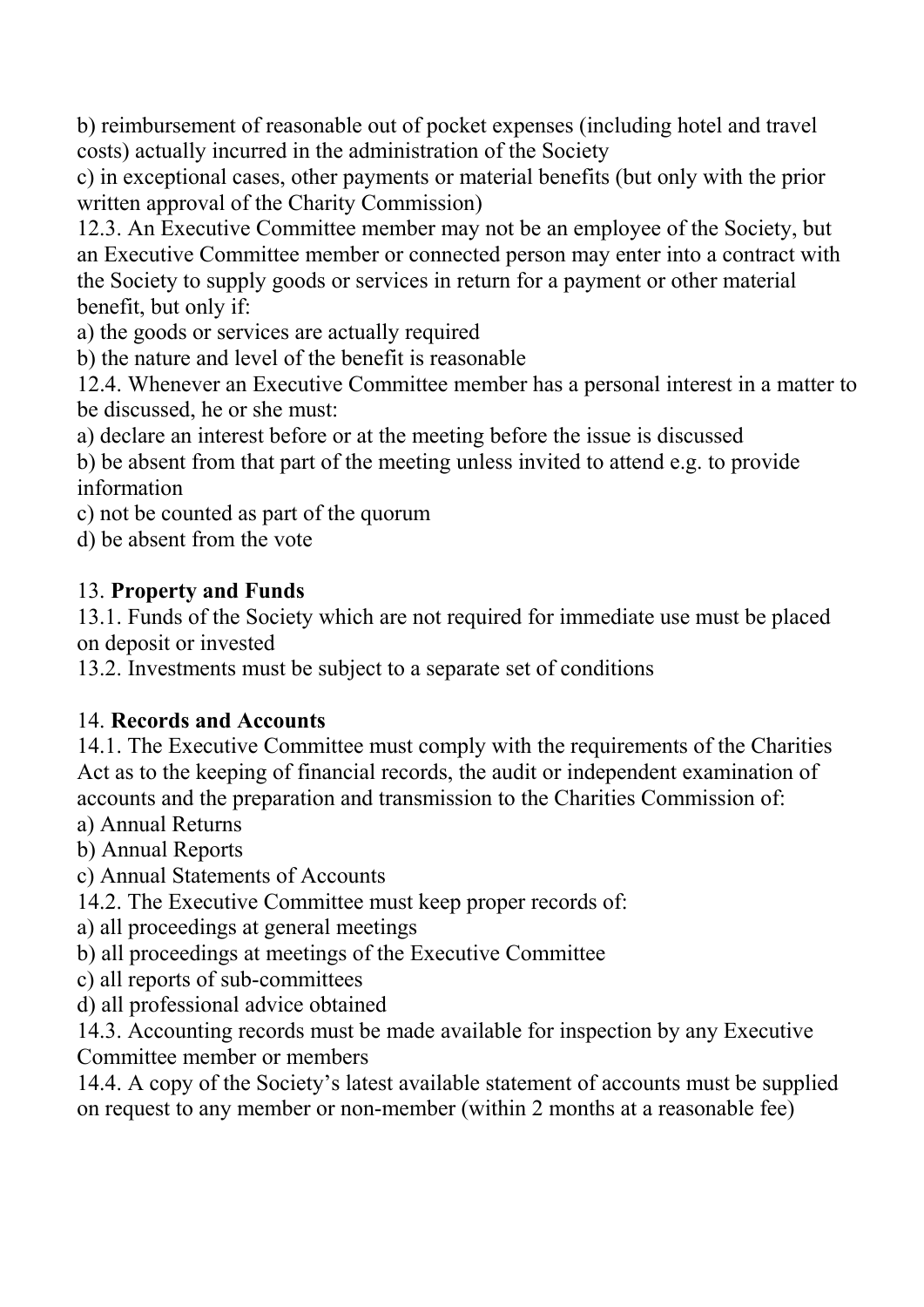#### 15. **Notices**

15.1. Notices under this constitution may be sent by hand, by post or by suitable electronic means

15.2. The address at which a member is entitled to receive notices is the address in the Society's register

#### 16. **Amendments**

16.1. This Constitution may be amended at a general meeting by a two-thirds majority of votes cast but:

a) members must be given 28 days notice of the proposed amendments

b) no amendment is valid if it would make a fundamental change to the Society's Objects or destroy the Charitable status of the Society

c) clauses 2,12 and 17 of this Constitution may not be amended without prior written consent of the Charity Commission

#### 17. **Dissolution**

17.1. The Society may be dissolved by a two-thirds majority of the members voting at a general meeting confirmed by a simple majority of members voting at an EGM not less than 14 days after the original meeting

17.2. The Executive Committee will remain in office as Charity Trustees and will be responsible for the orderly winding up of the Society's affairs

17.3. After making provision for all outstanding liabilities of the Society, the Executive Committee must apply the remaining property and funds in one or more of the following ways chosen by the Executive Committee and approved at the EGM (above)

a) by transfer to one or more other bodies established for exclusively charitable purposes with the same or similar Objects

b) directly for the Objects or similar charitable purposes

c) In such other manner consistent with charitable status, as the Charity Commission approves in writing in advance.